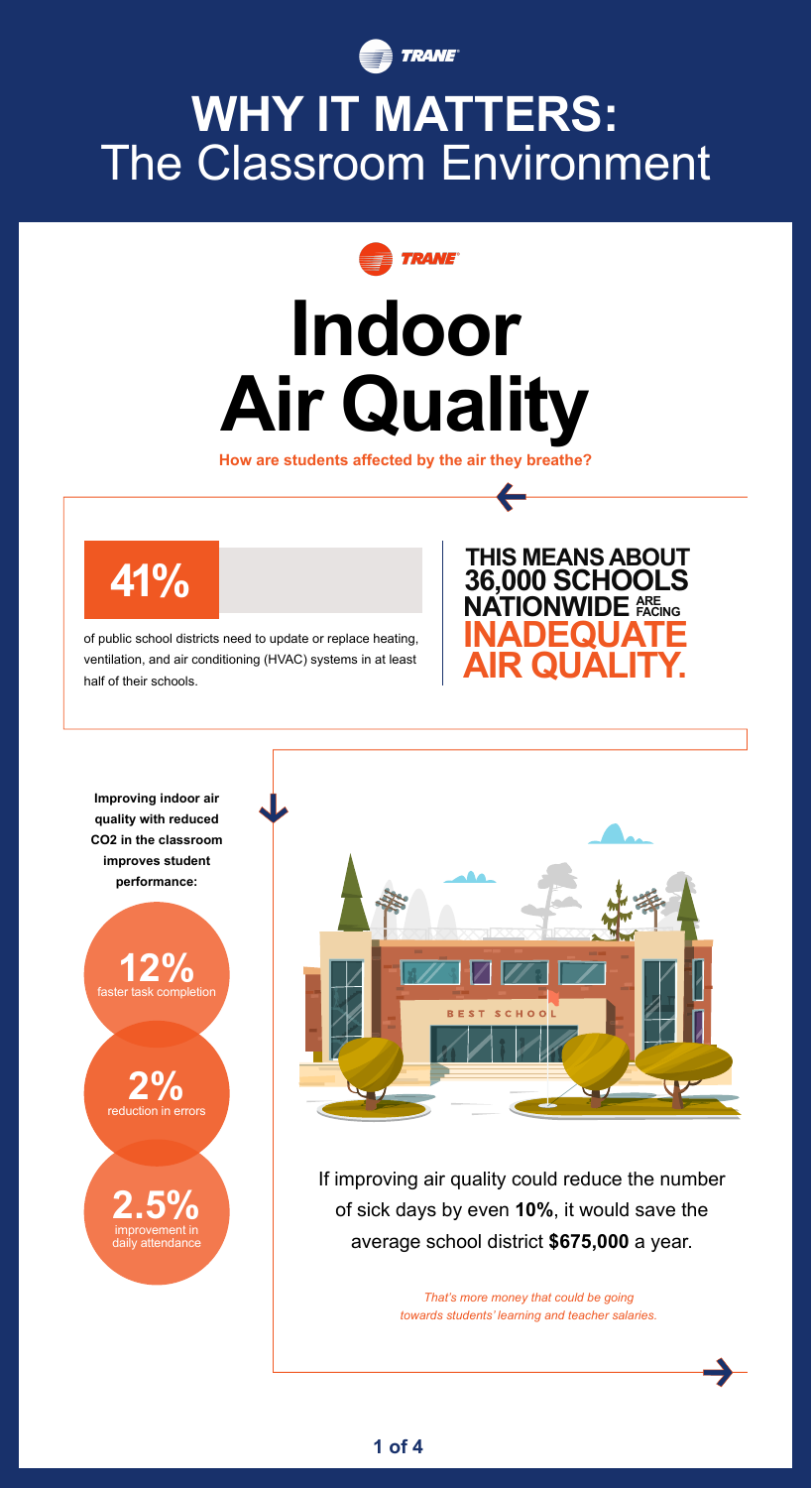

## **Thermal Comfort**





# **20%**



Adjusting classroom temperatures to improve thermal comfort can boost student performance on psychological tests and school tasks by 20%.

**How cold or warm do kids feel in class?**



## **Ideal classroom temperature**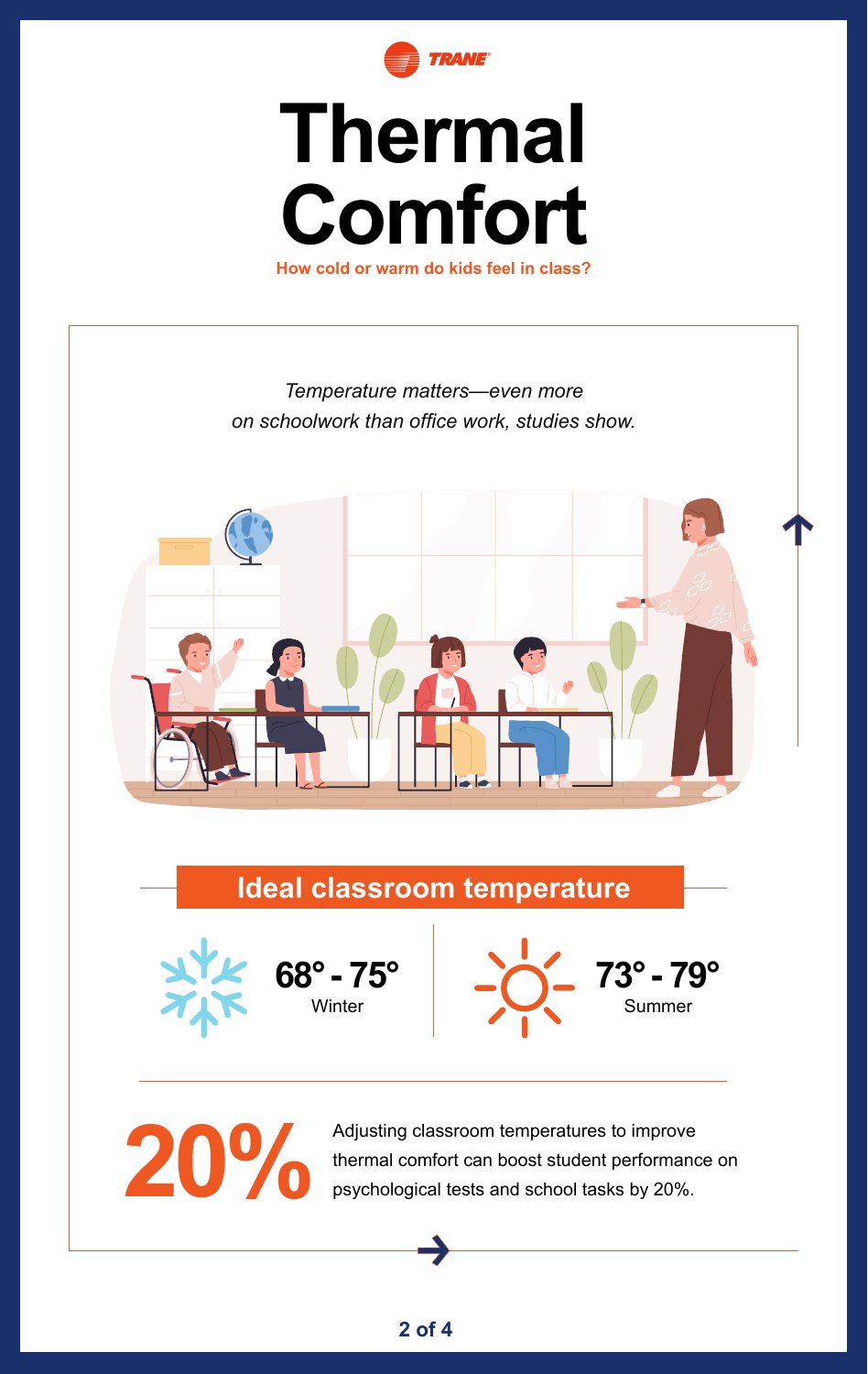

# **Lighting**



of public school districts need to update or replace interior light fixtures in at least half of their schools.



The amount and type of light impacts a child's circadian rhythm—the natural internal process that regulates the sleep/ wake cycle.

Adjusting the intensity and color temperature of lighting can optimize student activities like testtaking and reading.

Lighting's effect on circadian rhythm not only matters to how well a child sleeps, but also how they feel.

**Is the lighting helping or hurting student tasks?**

**Sleep Productivity Mood**

## **The Right Light**

**Dynamic lighting—varying lighting techniques based on student activity can support classroom learning. LED technology allows for variation in lighting intensity and color temperature that can help augment the environment for students.**

> *Students felt more alert and scored higher on their tests when they were in a classroom with 6,600K lighting, which mimics daylight, when compared with other kinds of lighting.*

### **The lighting in school can affect**